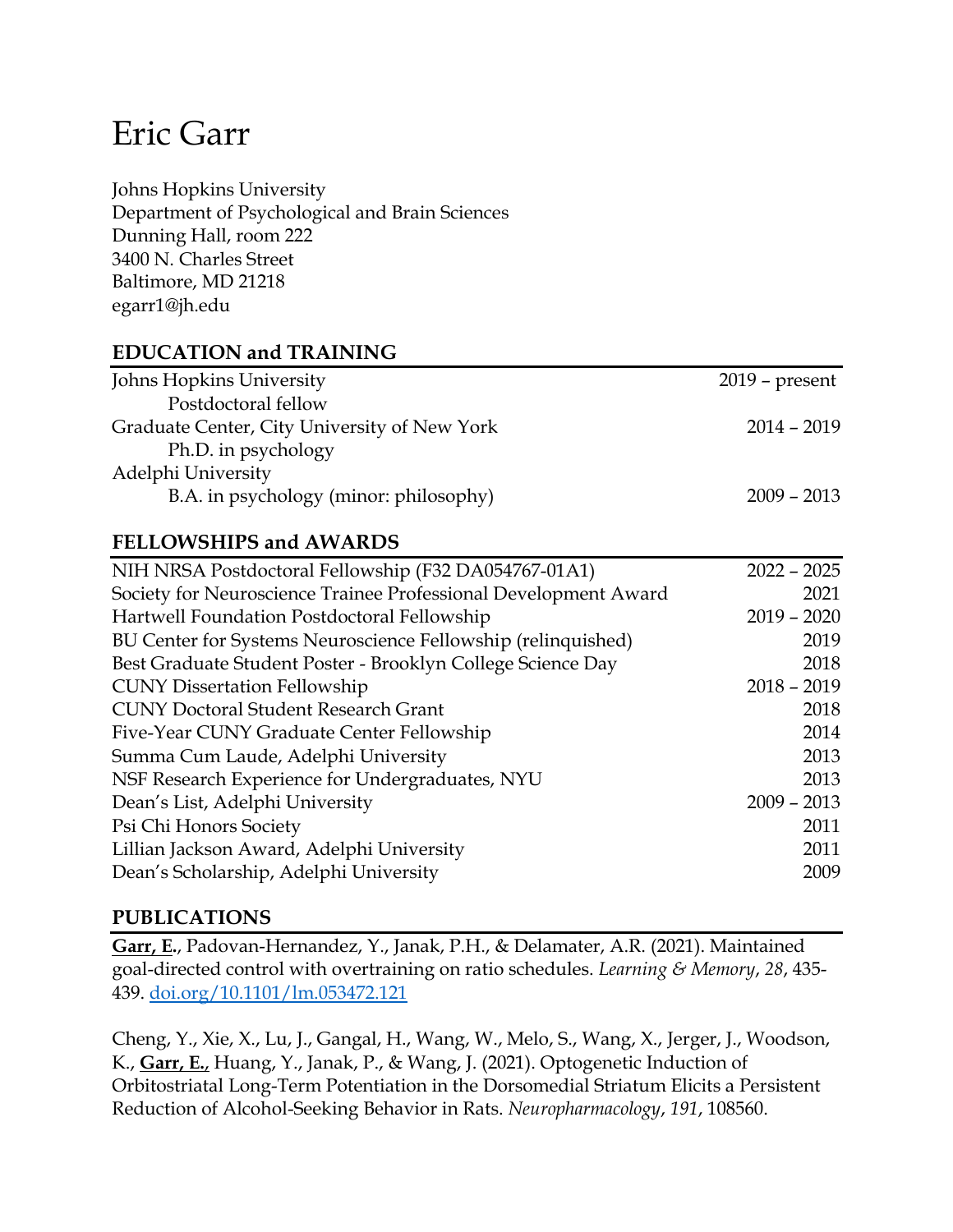[doi.org/10.1016/j.neuropharm.2021.108560](http://doi.org/10.1016/j.neuropharm.2021.108560)

**Garr, E.** & Delamater, A.R. (2020). Chemogenetic inhibition in the dorsal striatum reveals regional specificity of direct and indirect pathway control of action sequencing. *Neurobiology of Learning and Memory*, *169*, 107169. [doi.org/10.1016/j.nlm.2020.107169](https://doi.org/10.1016/j.nlm.2020.107169)

**Garr, E.**, Bushra, B., Tu, N., & Delamater, A.R. (2020). Goal-directed control on interval schedules does not depend on the action-outcome correlation. *Journal of Experimental Psychology: Animal Learning and Cognition*, *46*(1), 47—64. [doi.org/10.1037/xan0000229](http://doi.org/10.1037/xan0000229)

**Garr, E.** (2019). Contributions of the basal ganglia to action sequence learning and performance. *Neuroscience and Biobehavioral Reviews*, *107*, 279—295. [doi.org/10.1016/j.neubiorev.2019.09.017](http://doi.org/10.1016/j.neubiorev.2019.09.017)

**Garr, E.** & Delamater, A.R. (2019). Exploring the relationship between actions, habits, and automaticity in an action sequence task. *Learning & Memory*, 26(4), 128—132. [doi.org/10.1101/lm.048645.118](http://doi.org/10.1101/lm.048645.118)

**Garr, E.** (2017). What can recordings in the striatum tell us about associative learning? *The Journal of Neuroscience*, *37*(50), 12091—12093*.* [doi.org/10.1523/JNEUROSCI.2770-](http://doi.org/10.1523/JNEUROSCI.2770-17.2017) [17.2017](http://doi.org/10.1523/JNEUROSCI.2770-17.2017)

Delamater, A.R., **Garr, E.**, Lawrence, S., & Whitlow, J.W. (2016). Elemental, configural, and occasion setting mechanisms in biconditional and patterning discriminations. *Behavioural Processes*, *137*, 40—52. [doi.org/10.1016/j.beproc.2016.10.013](http://doi.org/10.1016/j.beproc.2016.10.013)

**Garr, E.** (2016). Heterogeneous responses of tonically active interneurons in the dorsal striatum. *The Journal of Neuroscience*, *36*(12), 3412—3413. [doi.org/10.1523/JNEUROSCI.0099-16.2016](http://doi.org/10.1523/JNEUROSCI.0099-16.2016)

# **TALKS**

Johns Hopkins University, Biopsychology Seminar, October 2021 Johns Hopkins University, Biopsychology Seminar, September 2020 Nanjing Medical University, Tianyuan Cloud Pharmacy Workshop, June 2020 Boston University, Center for Systems Neuroscience, Boston, MA, February 2019 CUNY, Cognitive and Comparative Psychology Colloquium, November 2018 Brooklyn College, Psychology Colloquium, November 2017 Gregynog Associative Learning Symposium, Wales, UK, April 2017 Eastern Psychological Association, March 2016 Eastern Psychological Association, March 2015 NYU, Symposium of the Center for Neural Science Summer Undergraduate Research Program, July 2013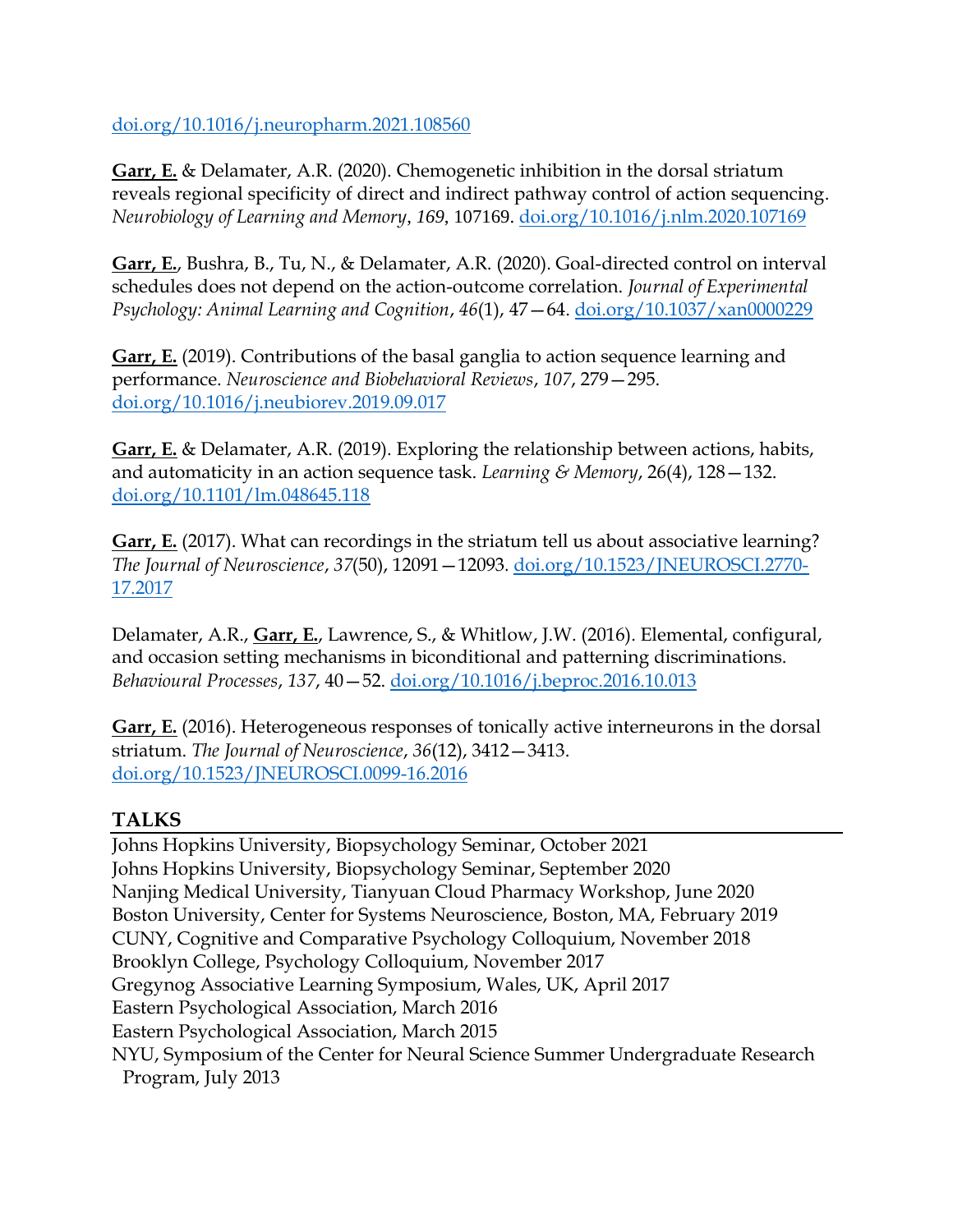### **POSTER PRESENTATIONS (selected)**

Cheng, Y., **Garr, E.,** Shuai, C., Malloy, N., & Janak, P. (2022). Probing the function of the dorsal striatum in rats navigating a two-step task using model-free learning. The Multidisciplinary Conference on Reinforcement Learning and Decision Making, Providence, RI.

**Garr E.,** Bal, A**.,** Cheng, Y., Castell, L., Brooke, S., & Janak, P.H. (2022). Midbrain dopamine is sensitive to Pavlovian information loss. Dopamine Society, Montreal, CA.

**Garr, E.** & Janak, P.H. (2020). Action-outcome contingency learning engages rodent anterior cingulate cortex in an output-general manner. Pavlovian Society (virtual).

**Garr, E.** & Delamater, A.R. (2019). Chemogenetic inhibition reveals regional specificity of direct pathway control of action sequencing. Zuckerman Mind Brain Behavior Symposium, Columbia University, New York, NY.

Tu, N., **Garr, E.**, & Delamater, A.R. (2019). Dorsal striatal contributions to reward devaluation effects in interval timing. Eastern Psychological Association, New York, NY.

**Garr, E.**, Bushra, B., & Delamater, A.R. (2017). Habit formation does not depend on the correlation between response rates and reward rates. Society for Neuroscience, Washington, D.C.

**Garr, E.**, Hanini, W.K., & Delamater, A.R. (2016). Chunked action sequences: reward devaluation and cortical substrates. Society for Neuroscience, San Diego, CA.

**Garr, E.** & Delamater, A.R. (2015). Action sequences are sensitive to reward devaluation. Pavlovian Society, Portland, OR.

# **TEACHING**

| Learning (PSYC 3510), Brooklyn College                             | $2016 - 2018$ |
|--------------------------------------------------------------------|---------------|
| Lecturer                                                           |               |
| Statistics in Psychological Research (PSYC 3400), Brooklyn College | $2015 - 2016$ |
| Lab Instructor                                                     |               |
| Biological Concepts and Methods I (BIO 111), Adelphi University,   | $2011 - 2013$ |
| Recitation Instructor                                              |               |

#### **STUDENTS MENTORED**

Cecelia Shuai (Spring 2021) Yasmin Padovan-Hernandez (Spring 2021)